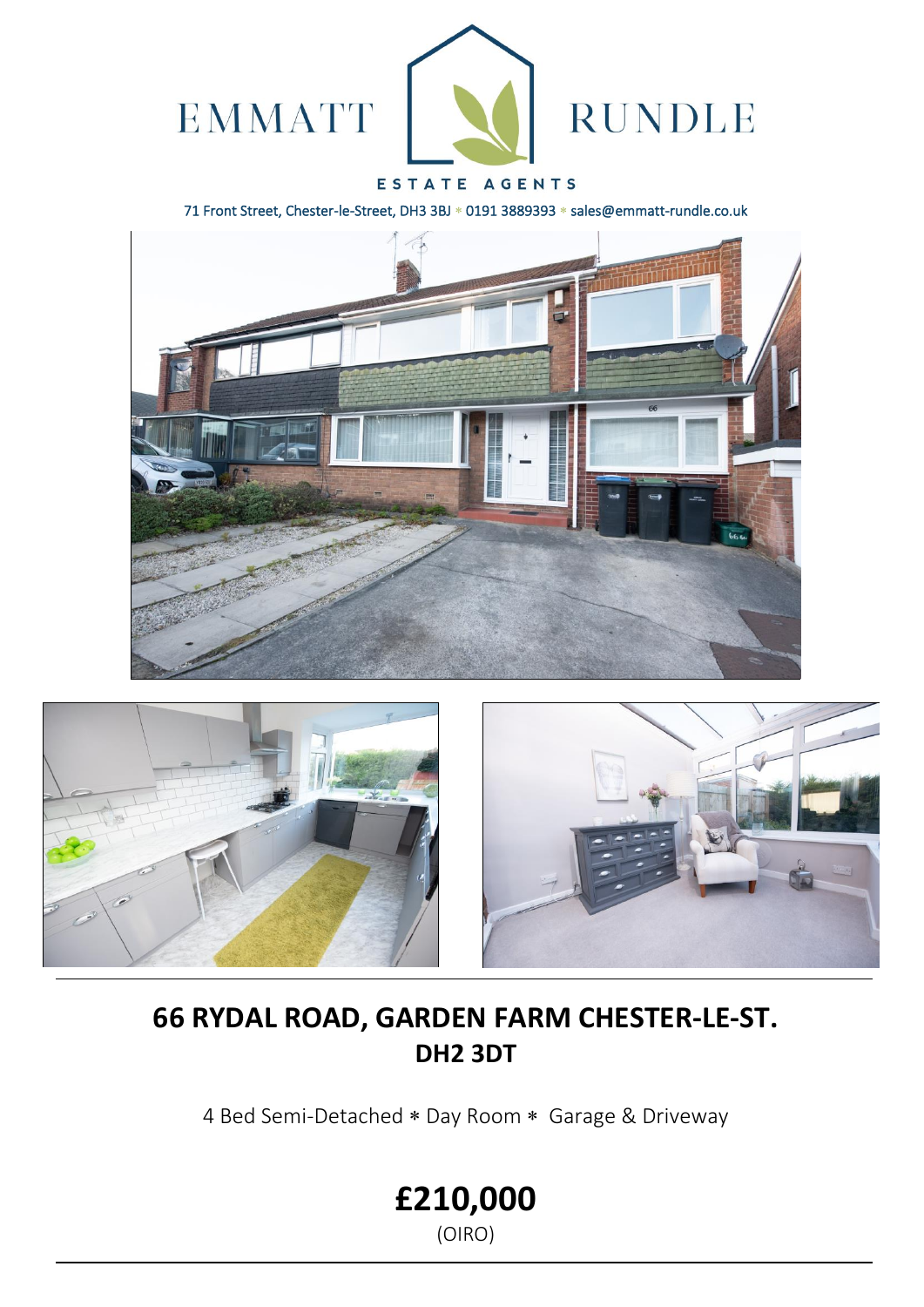### DESCRIPTION

A spacious four bedroom semi detached house situated in this popular area. The property offers a family sized accommodation with spacious lounge through dining room leading to conservatory, kitchen with integrated appliances, utility room with additional WC. The bedrooms could be easily altered to provide five bedrooms or 4 bedrooms with En-suite. There is the benefit of gas central heating via combi boiler and UPVC double glazing.

TENURE Freehold

### DIRECTIONS

From the south end of Front Street take the fourth exit at the roundabout, take the first exit at the next roundabout onto West Lane, turn left at the second mini roundabout onto Mendip Avenue, continue on this round as it bends sharply to the right, after the bend take the first left onto Rydal Road continue round left bend and the property is on the left hand side.

### GROUND FLOOR

### ENTRANCE HALL



UPVC door, understairs cupboard, radiator

LOUNGE 14'1" x 12'6" (4.29m x 3.81m) Feature stove, vertical blind, radiator

### THROUGH DINING ROOM 11'3" x 9'11" (3.43m x 3.02m) Patio doors to conservatory, radiator





**CONSERVATORY** 9'7" X 8'10" (2.92m x 2.69m) Radiator, UPVC door to garden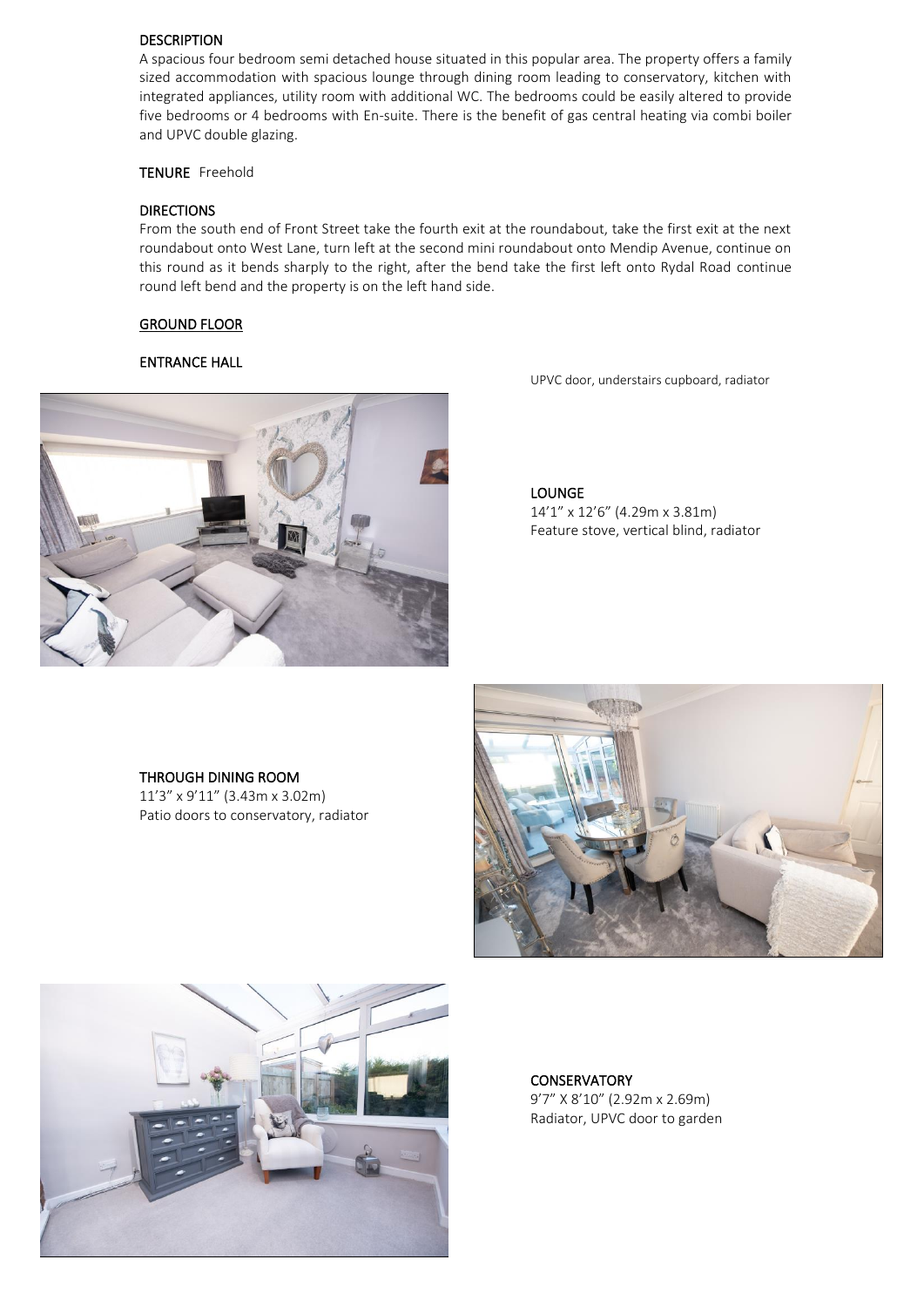### DAY ROOM/STUDY 14'5" x 7'4" (4.39m x 2.24m) Radiator



Range of wall & base units in Grey, integrated gas hob & electric double oven, dishwasher, cooker hood, stainless steel sink unit, mixer tap, radiator



GROUND FLOOR CLOAKROOM/UTLITY WC & hand basin, plumbed for washer

### FIRST FLOOR

BEDROOM 1 12'10" x 10'11" (3.91m x 3.33m) Wardrobes, radiator





BEDROOM 2 11'2" X 11'2" (3.40m x 3.40m) Radiator

BEDROOM 3 8'11" x 8' (2.72m x 2.44") Radiator